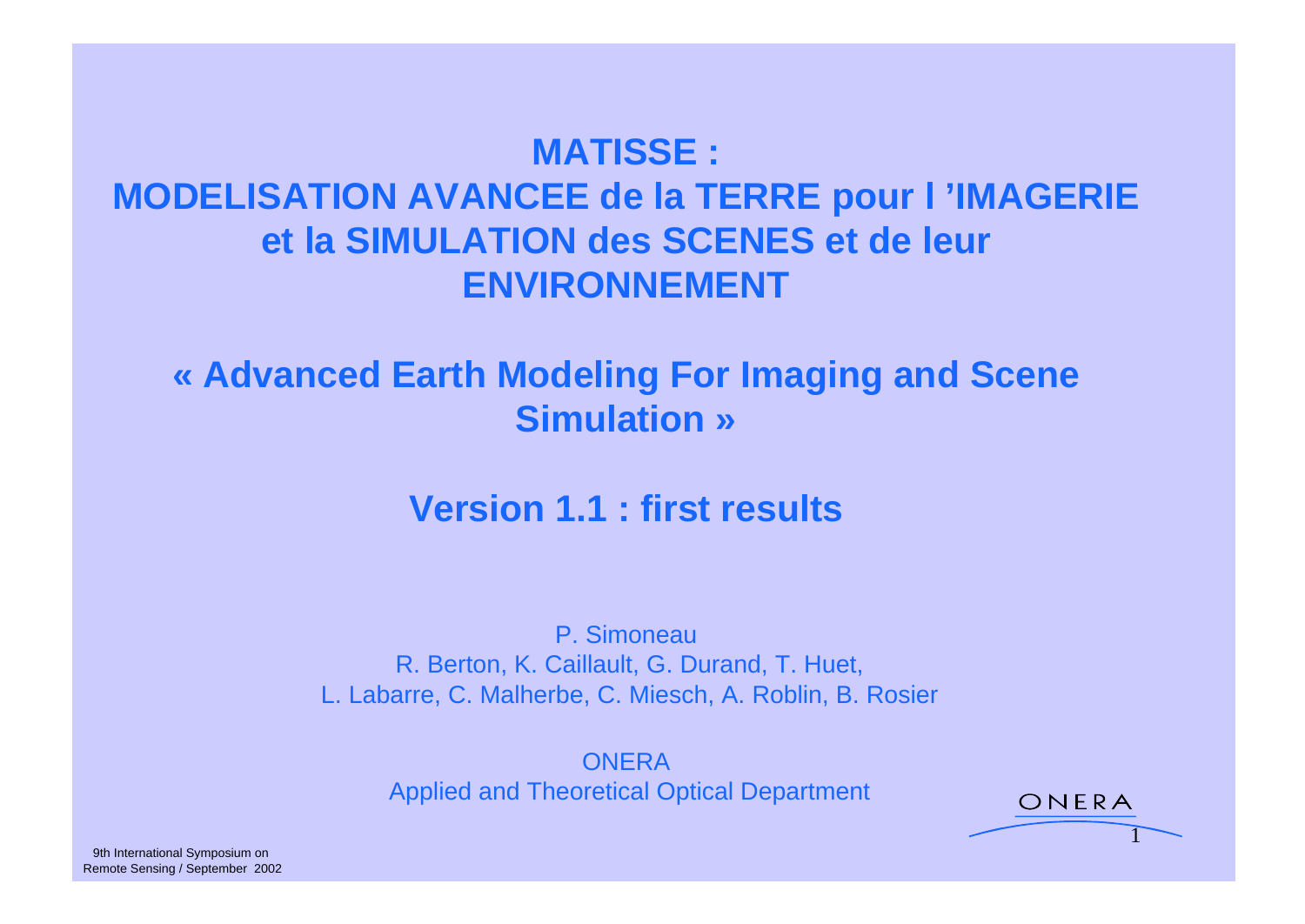## **PRESENTATION OUTLINE**

ONERA

 $2 \rightarrow$ 

- **1/ Mission**
- **2/ Short description**
- **3/ Validations and comparisons**
- **4/ Results**
- **5/ Conclusion and future works**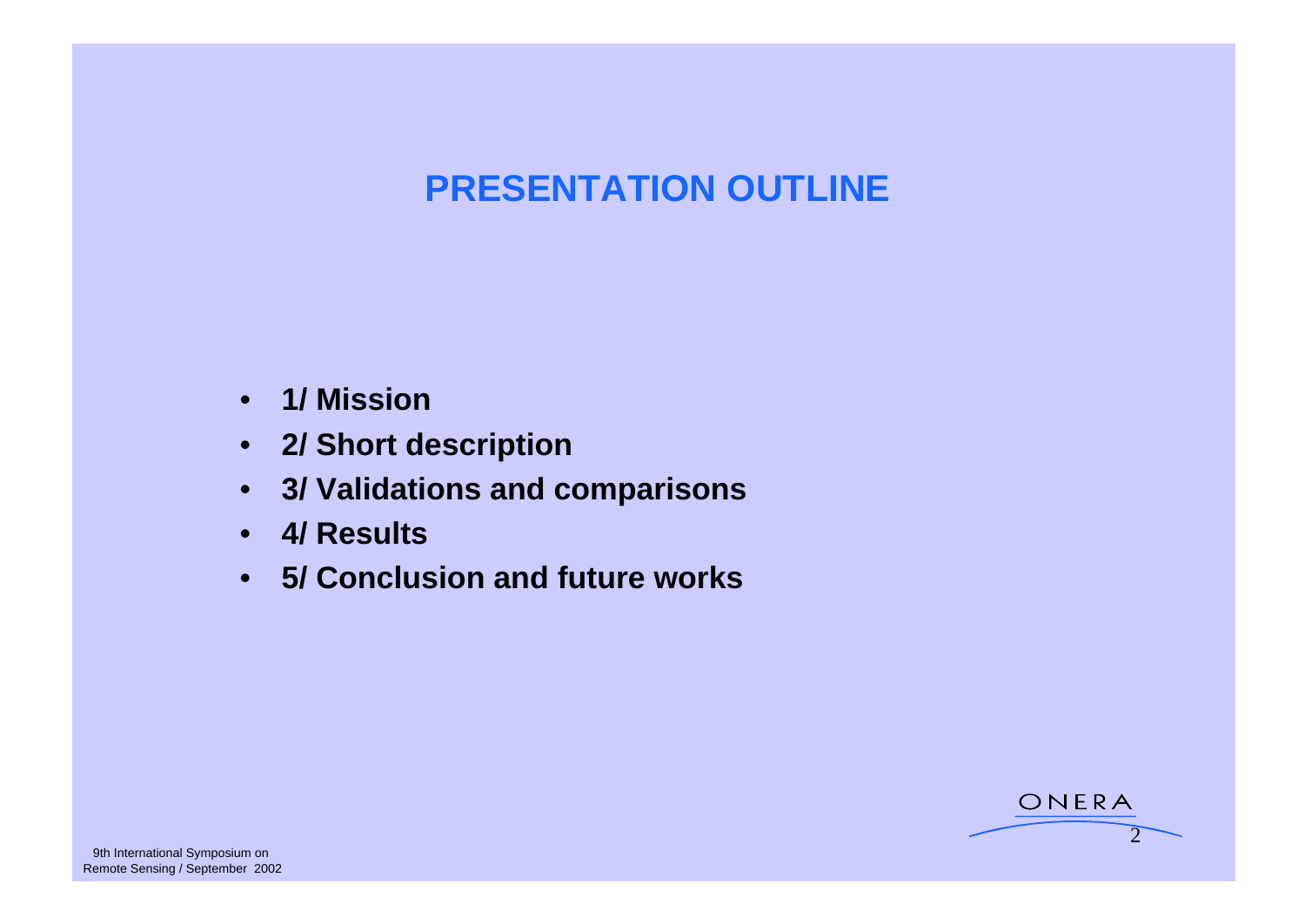## **Mission of MATISSE : Radiance images**

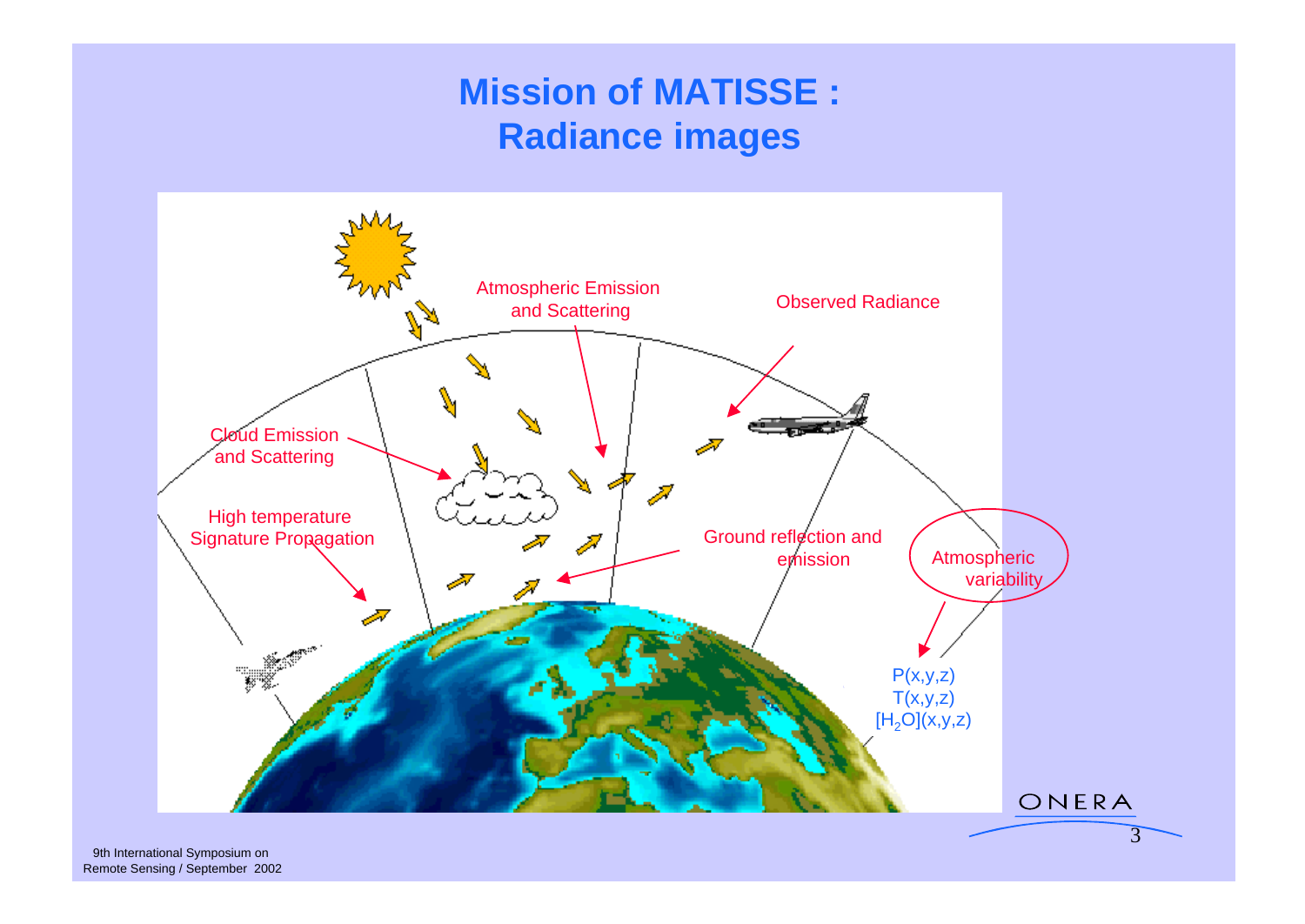# **Short description**

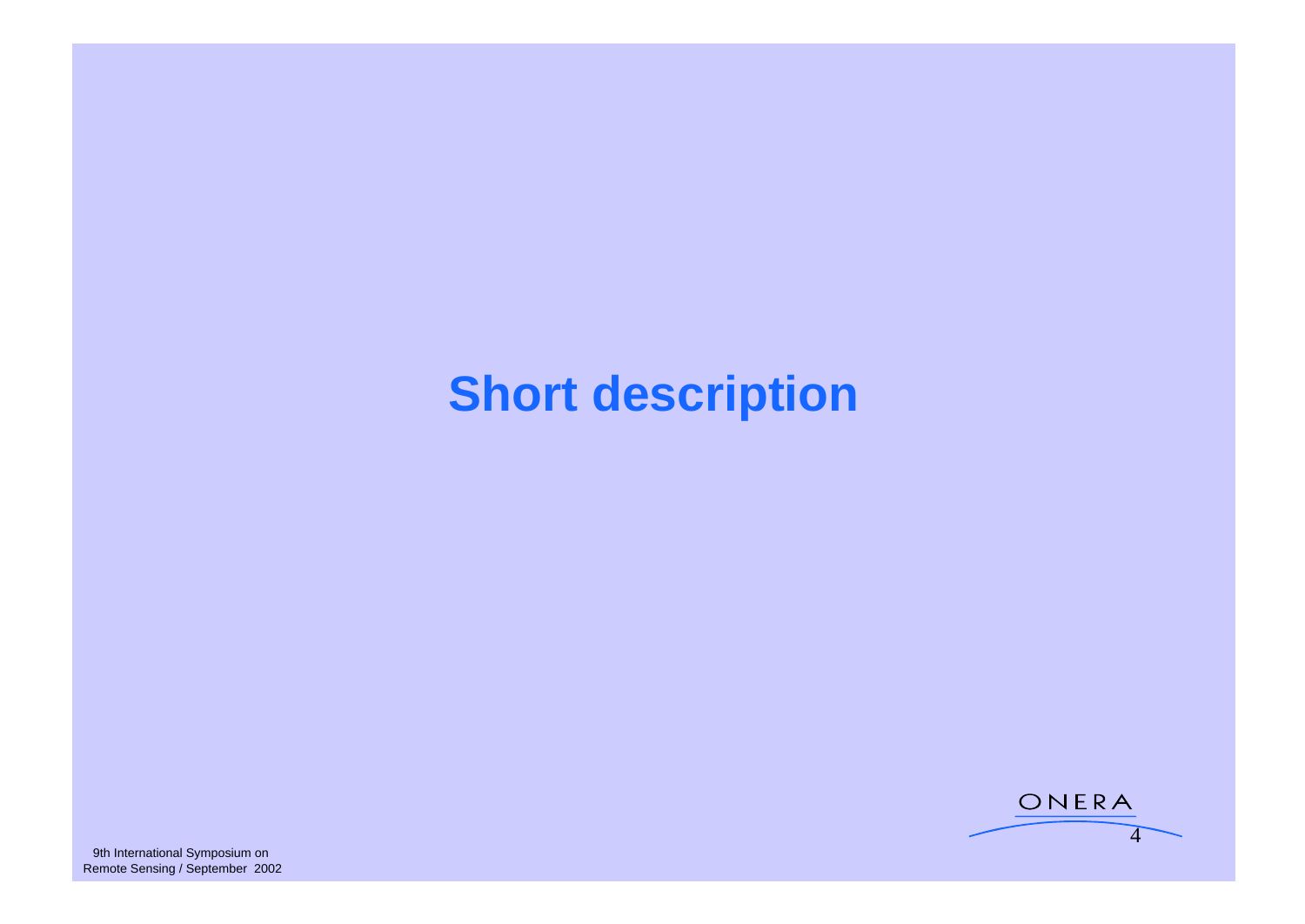

9th International Symposium on<br>Remote Sensing / September 2002 Remote Sensing / September 2002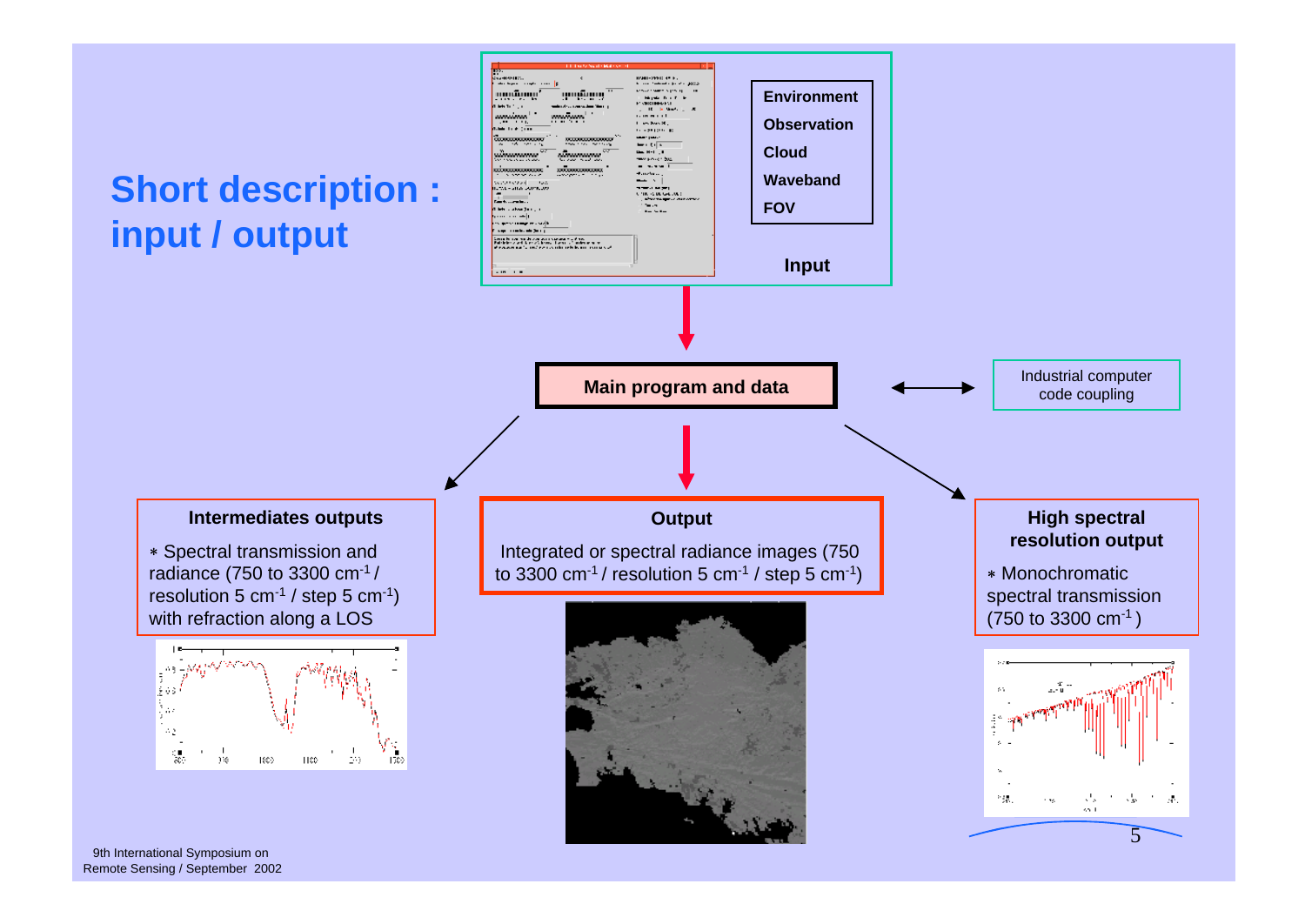#### **Short description : main program**

- Atmosphere : thermodynamic grid (0.25°x0.25° or 5°x5°)
- Atmospheric gaseous absorption : Correlated K distribution method / Full 3D geometry the control of the control of the control of the control of the control of the control of the control of the control of the control of the control of the control of the control of the control of the contro
- Thermal radiance : 3D thermal source function computation / Full 3D geometry
- Direct scattering (SS) : Full 3D geometry
- Diffuse radiance (MS) : 1D geometry / source function computation (DOM, Plane //) - IPA (5°x5°) - CK coupling
- Partial or total Scu coverage radiance : cloud cover generator + cloud BRDF, BTDF and  $\varepsilon$  + shadowing + texture model
- 
- Ground temperature computation
- Soils texture model
- 
- \* Quality management and the contract of the contract of the contract of the contract of the contract of the contract of the contract of the contract of the contract of the contract of the contract of the contract of the c







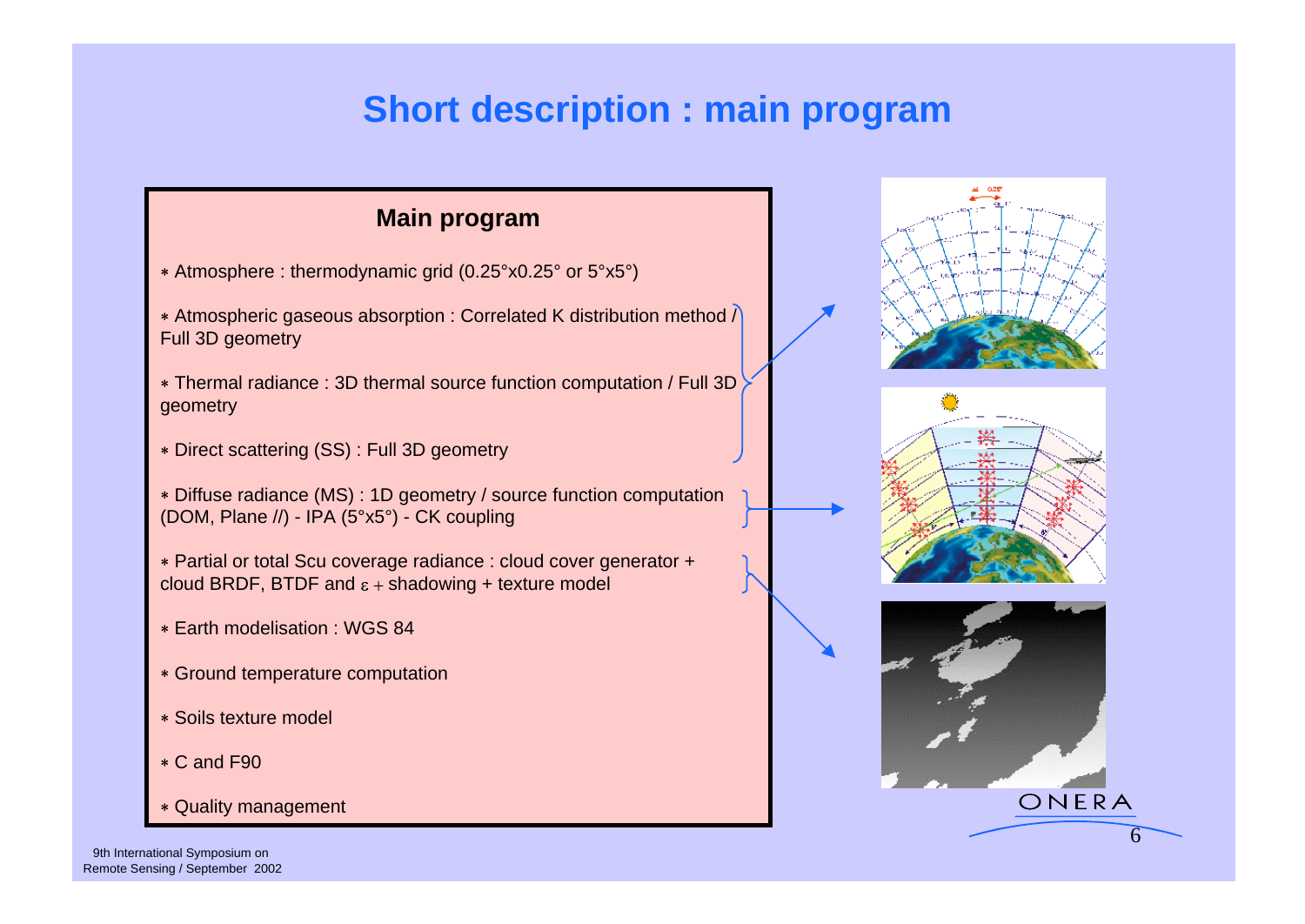#### **Short description : data**

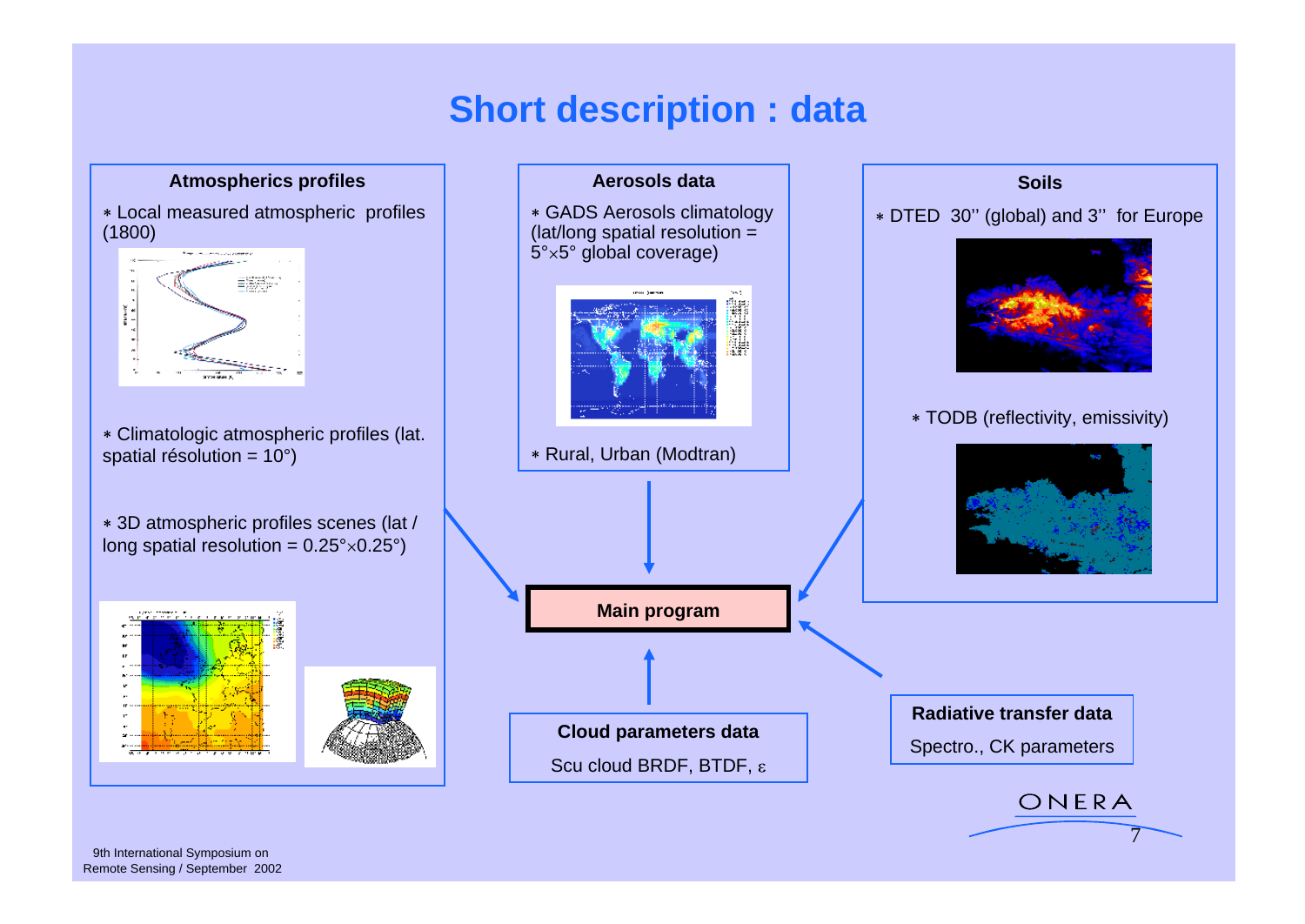#### **Short description : Flow chart**

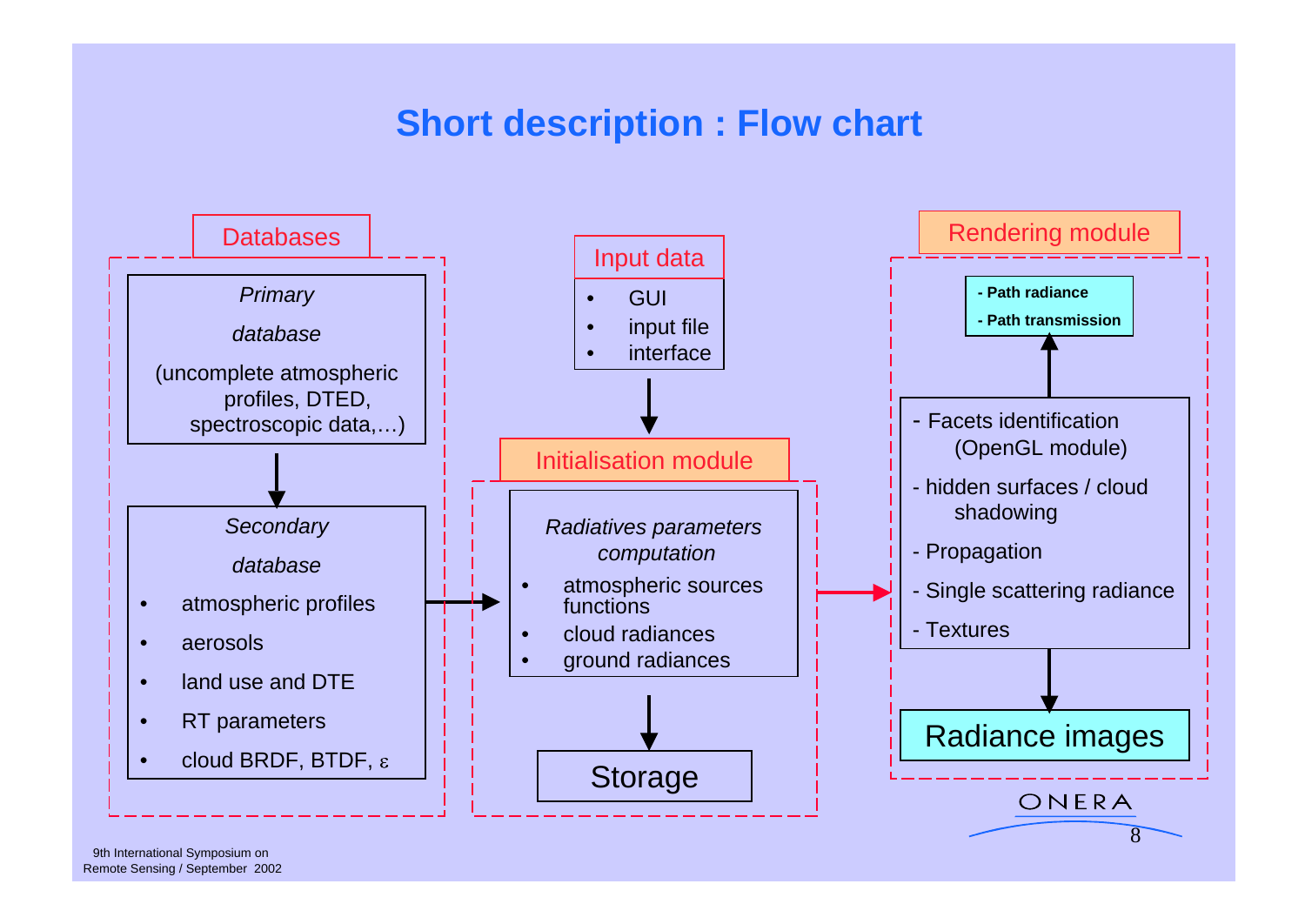# **Comparisons / Validations**

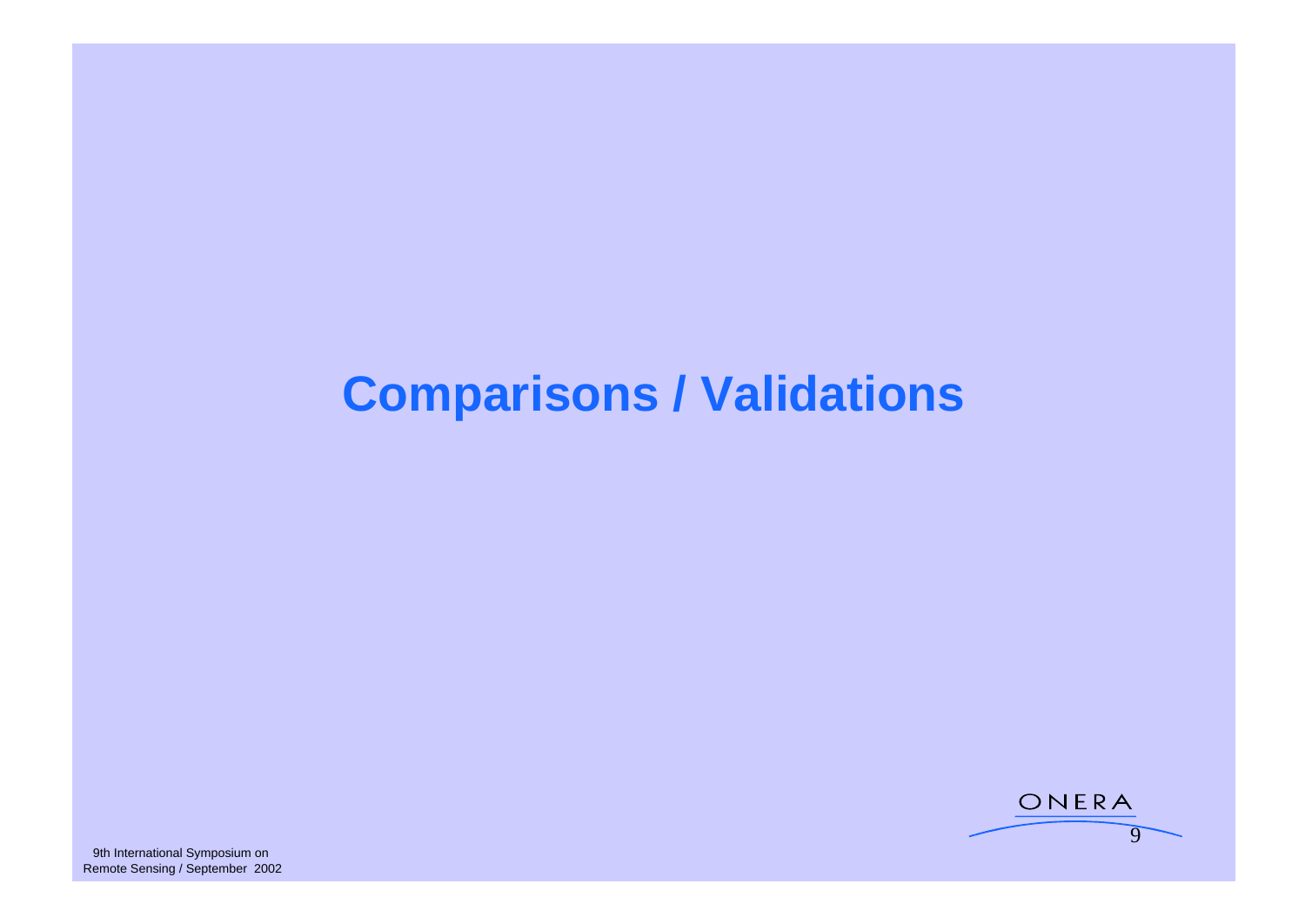#### **RPR, LBLRTM and CK transmission comparisons**



Remote Sensing / September 2002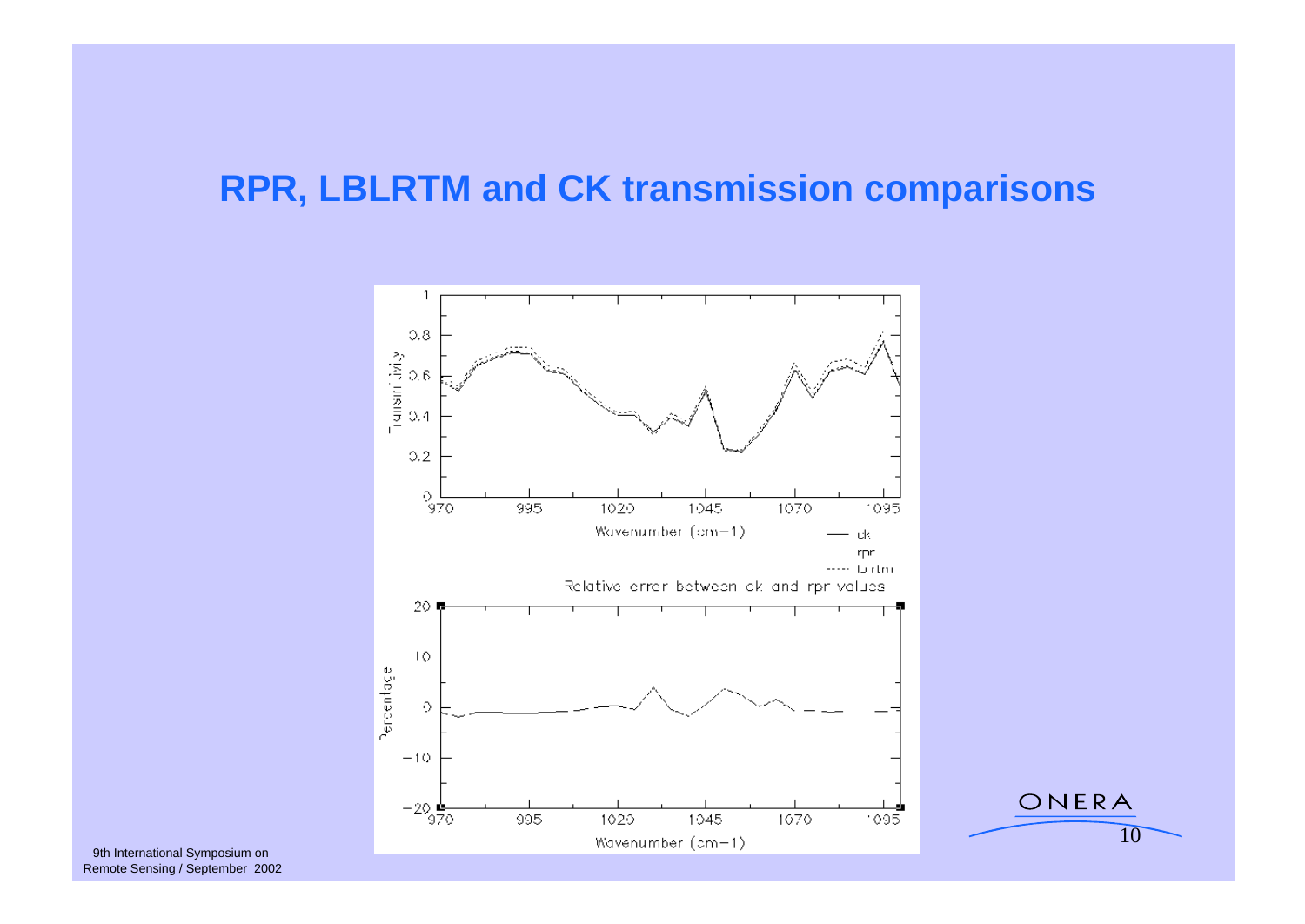#### **MATISSE / MODTRAN3 Transmission comparisons**



Remote Sensing / September 2002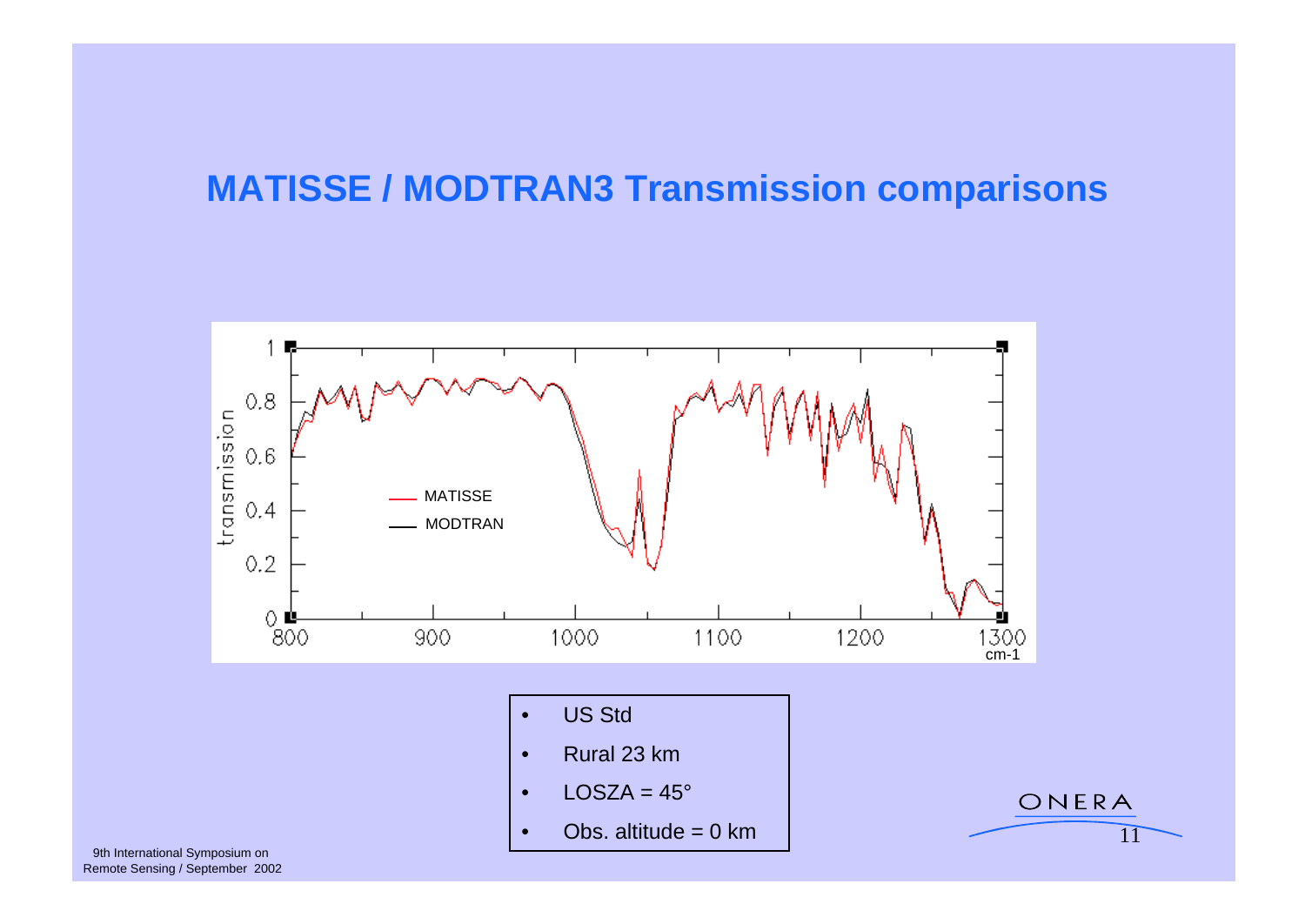#### **MODTRAN3 / MATISSE 1.1 multiple scattering source function comparison**

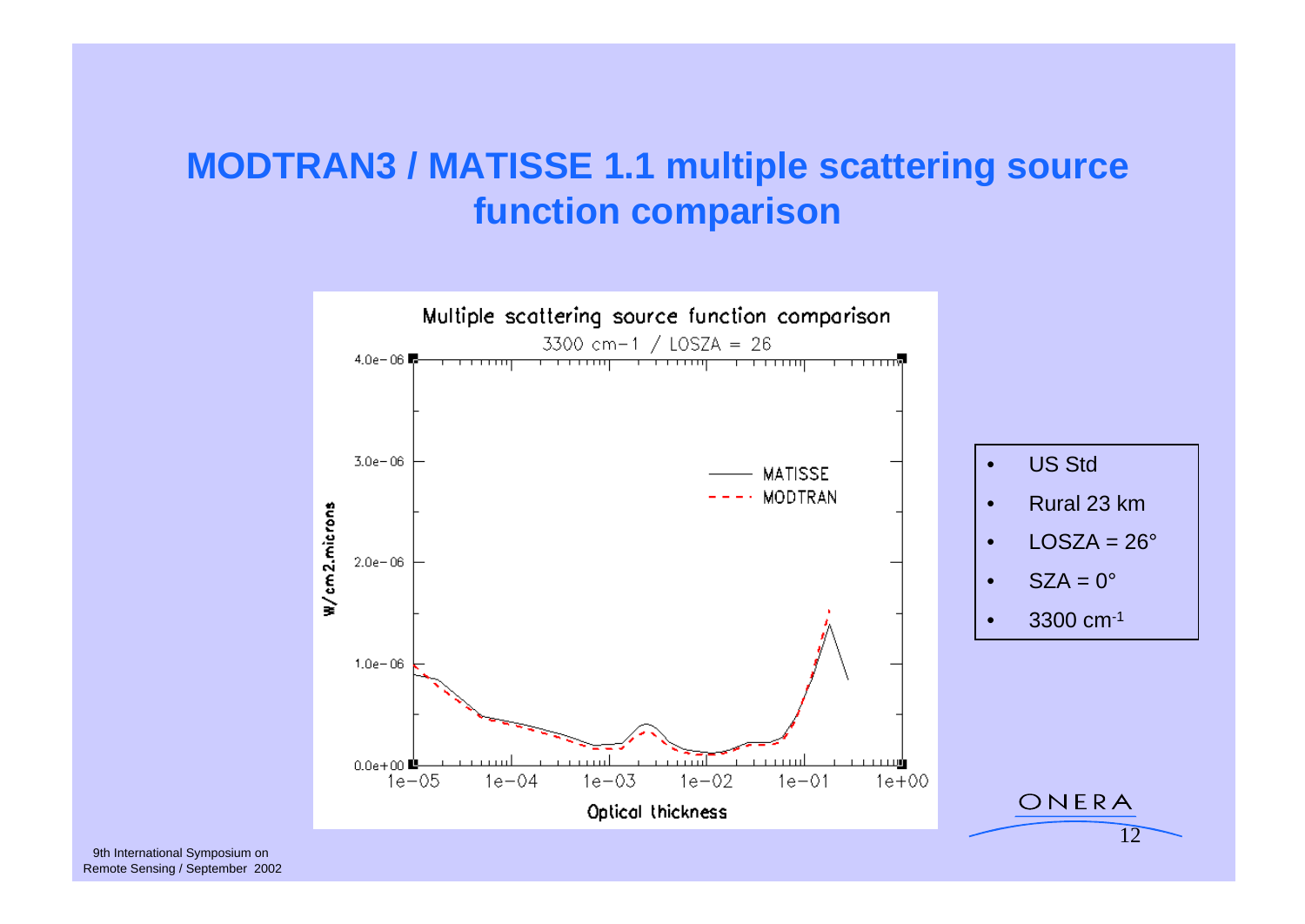#### **Measurement / MATISSE 1.1 cloud radiance comparison (1 column)**



Remote Sensing / September 2002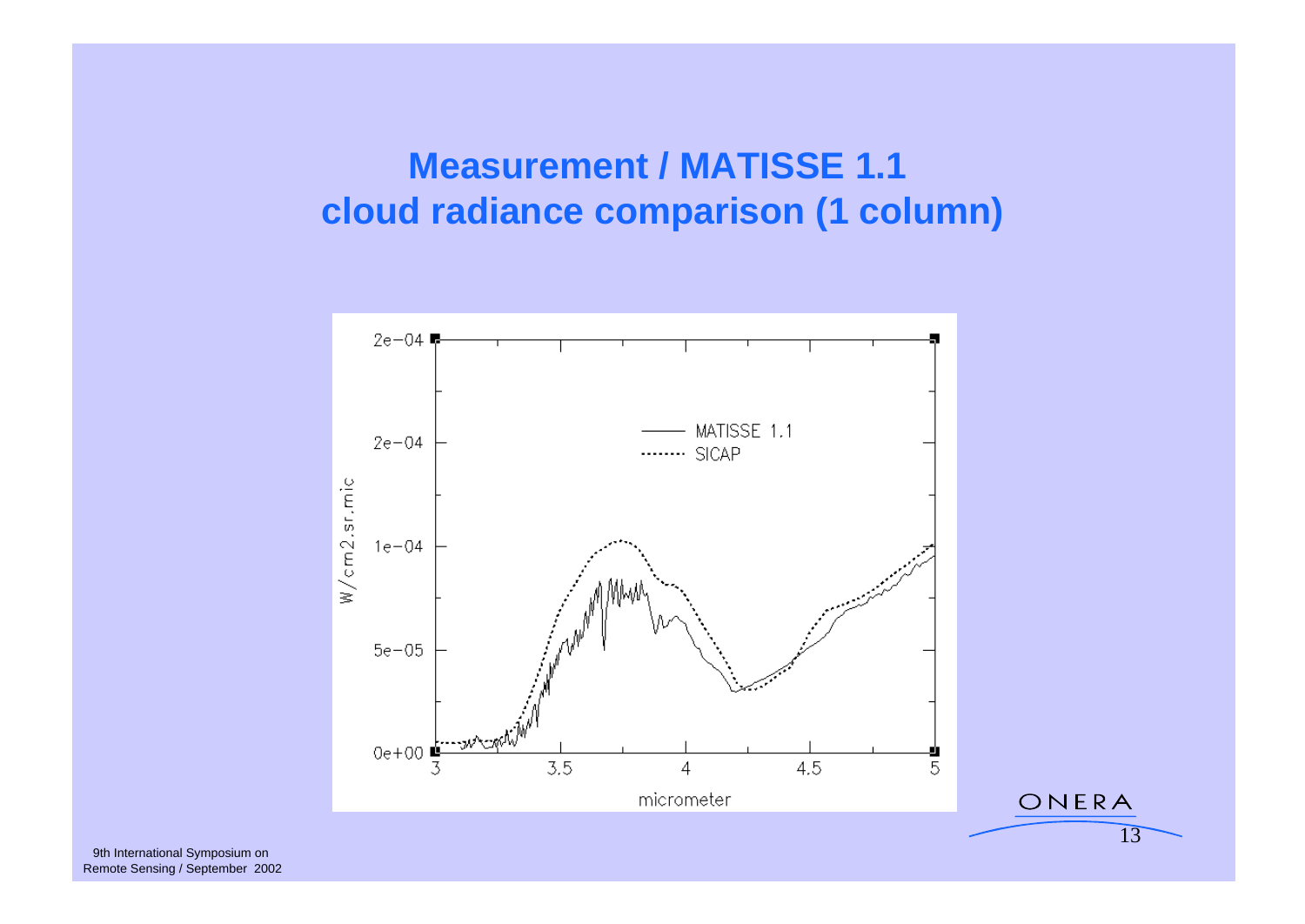## **DTED / Terrain types validation**





ONERA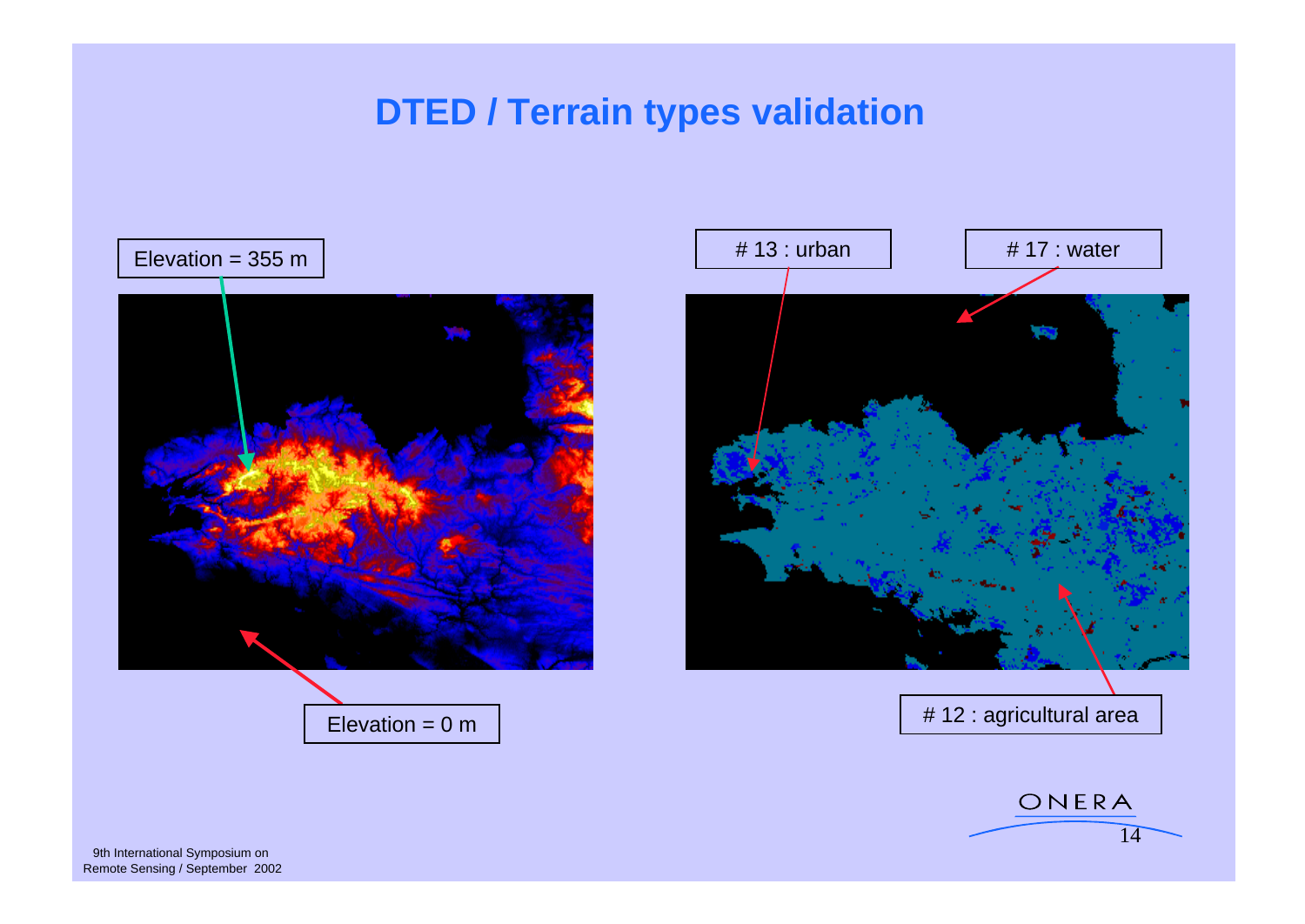## **Results**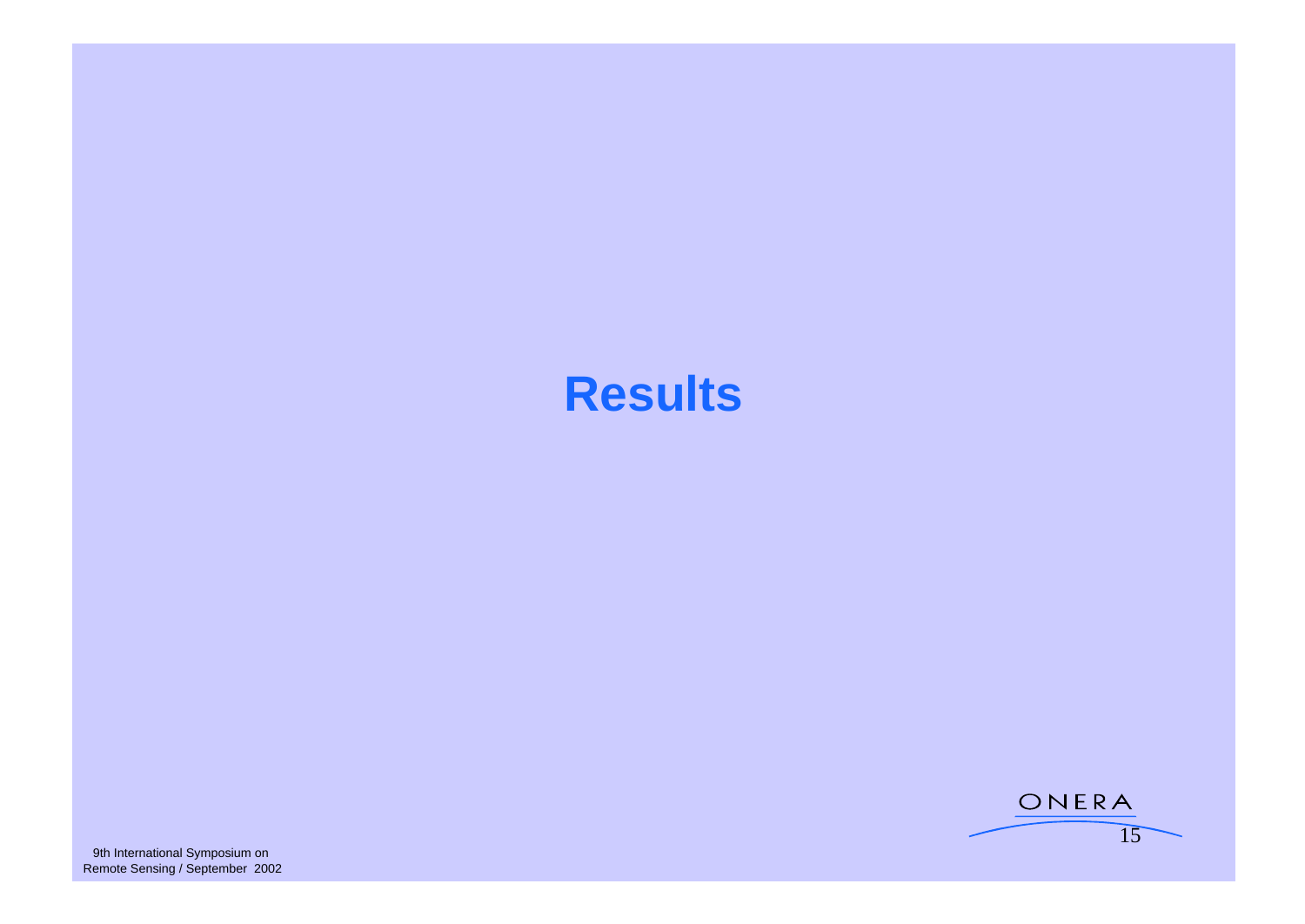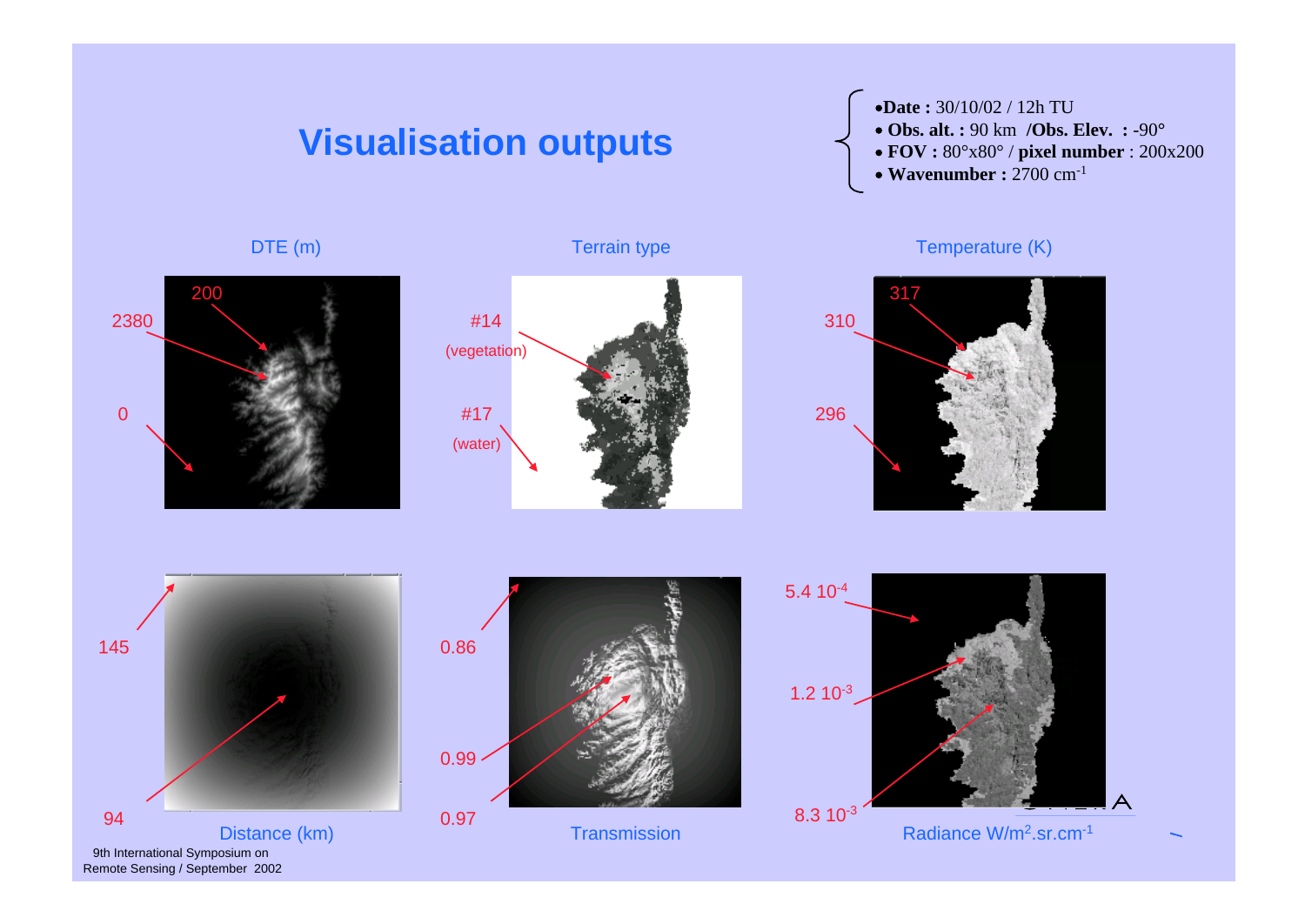#### **RADIANCE IMAGES**

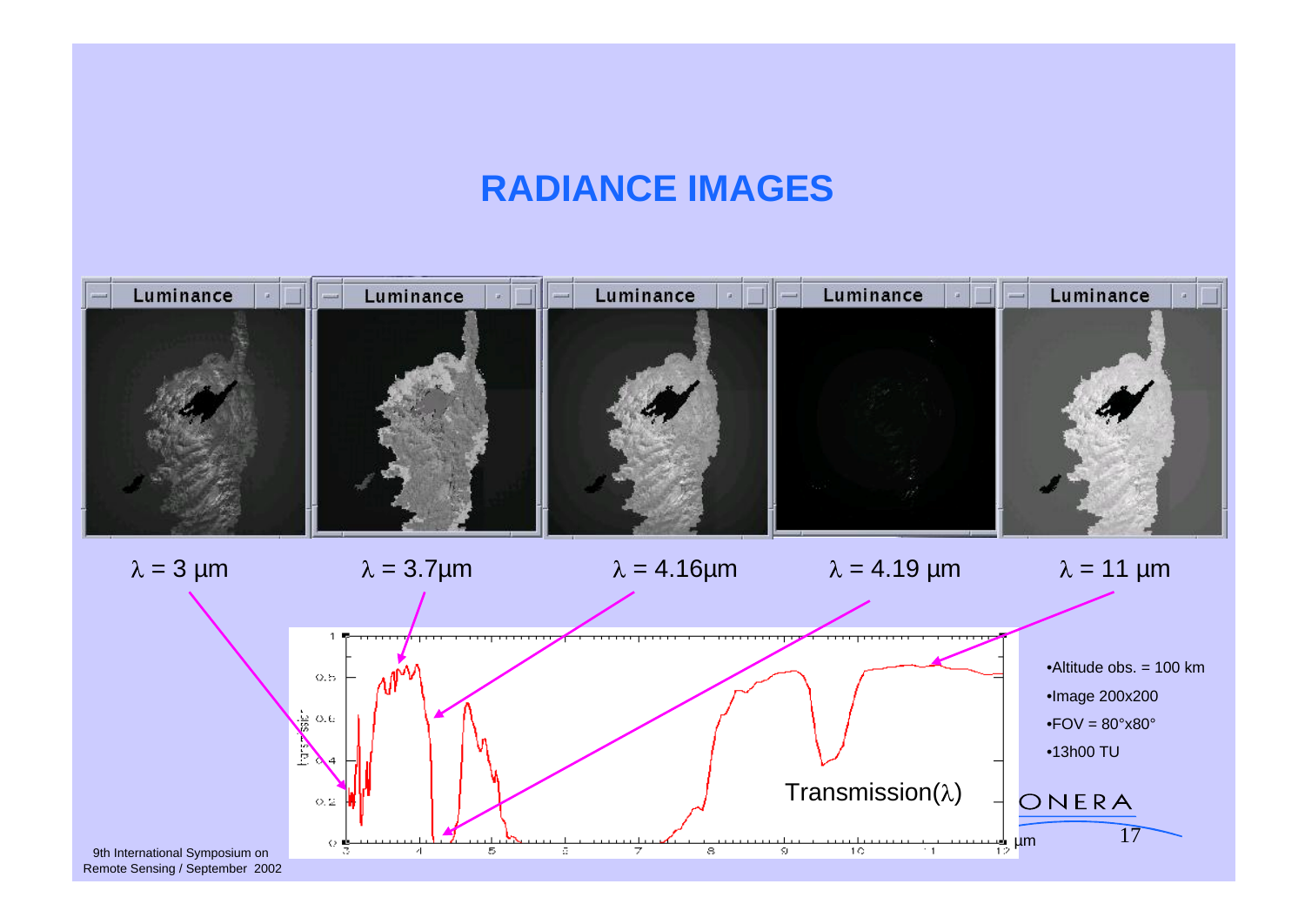#### **RADIANCE IMAGES**



20% Scu coverage **Date:** 7/7/02 / 11h30 TU



- **Date :** 7/7/02 / 11h30 TU
- $= 3.7 \text{ µm}$   $= 0.7 \text{ µm}$   $= 3.7 \text{ µm}$   $= 3.7 \text{ µm}$   $= 3.7 \text{ µm}$  **Obs. alt. :** 20 km **/Obs. Elev. :** -20**° / Azim =** 180°
	- **FOV :** 20°x20° / **pixel number** : 200x200
	- *Wavenumber :* **3.5 µm**  *Wavenumber : 3.5 µm*
	- 10 % Scu coverage

18

ONERA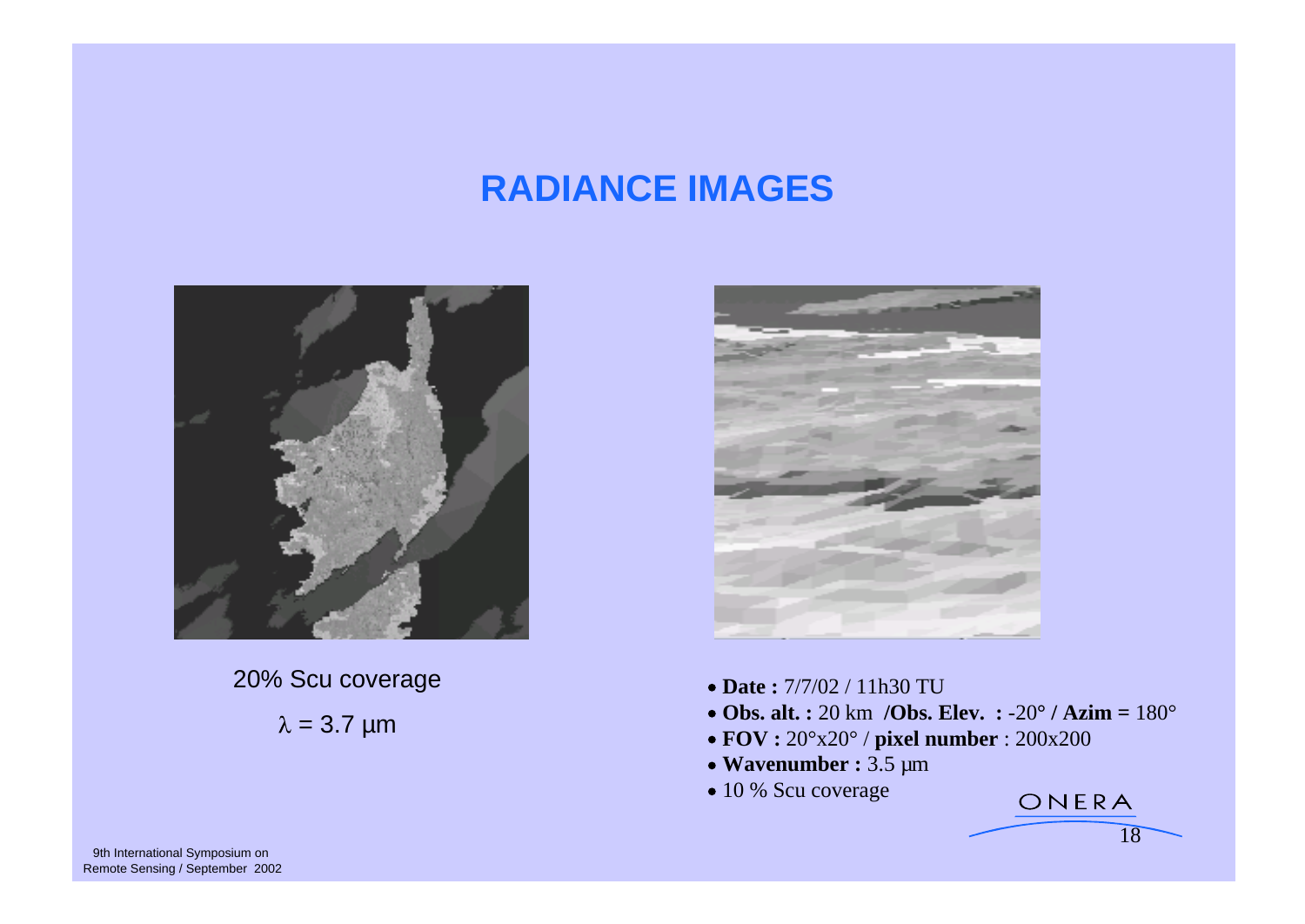#### **RADIANCE IMAGES : limb viewing : Obs. alt.: 100 km**

- **Date : 30/10/02 Date : 30/10/02**
- **Obs. alt. :** 100 km
- **Obs. Elev. :** -10**° / azim. :** 180°
- **FOV :** 40°x40° / **pixel number** : 200x200
- **Wavelength :** 3µm
- **DTE** : 5 mn



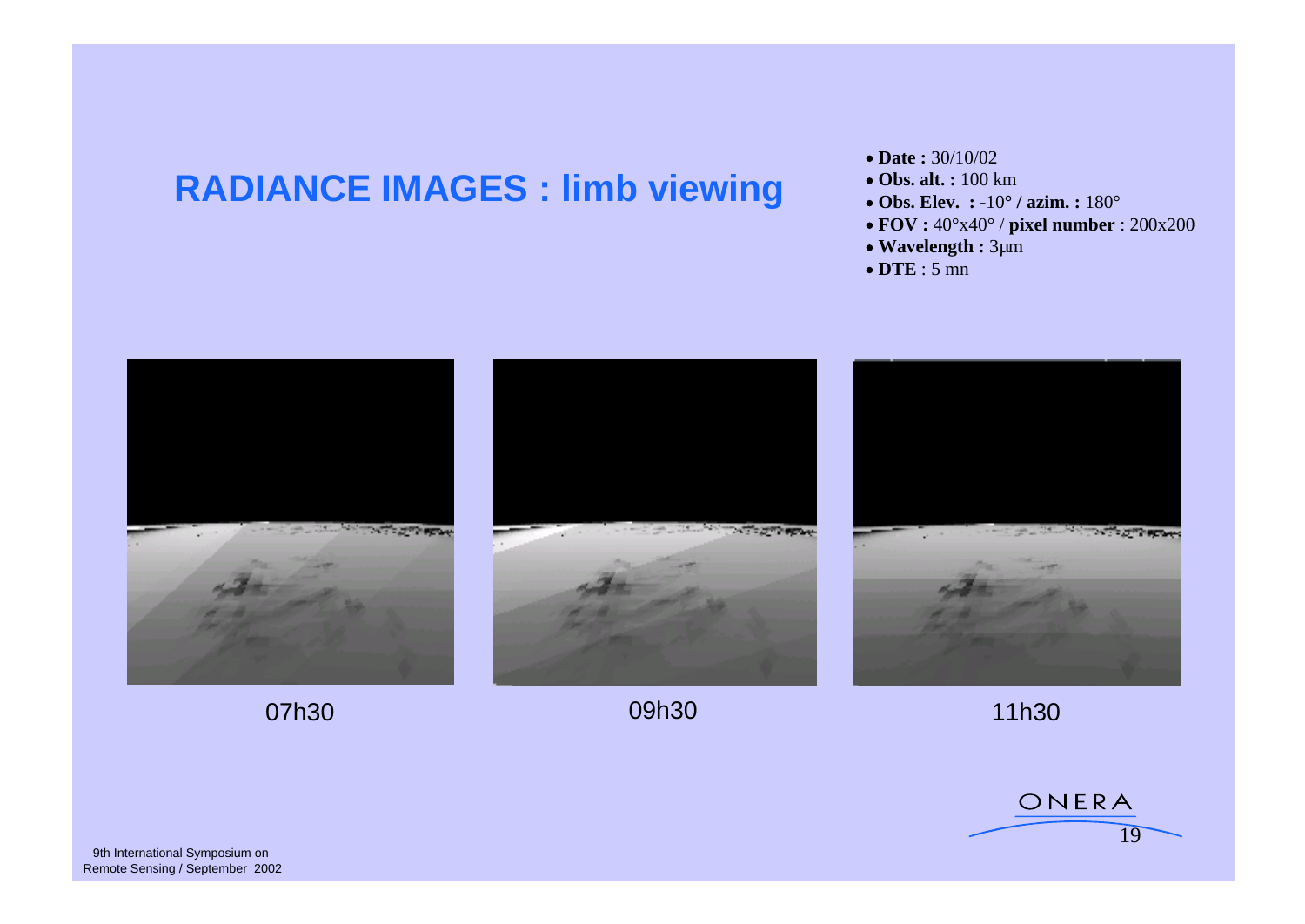# **Conclusion and future works**

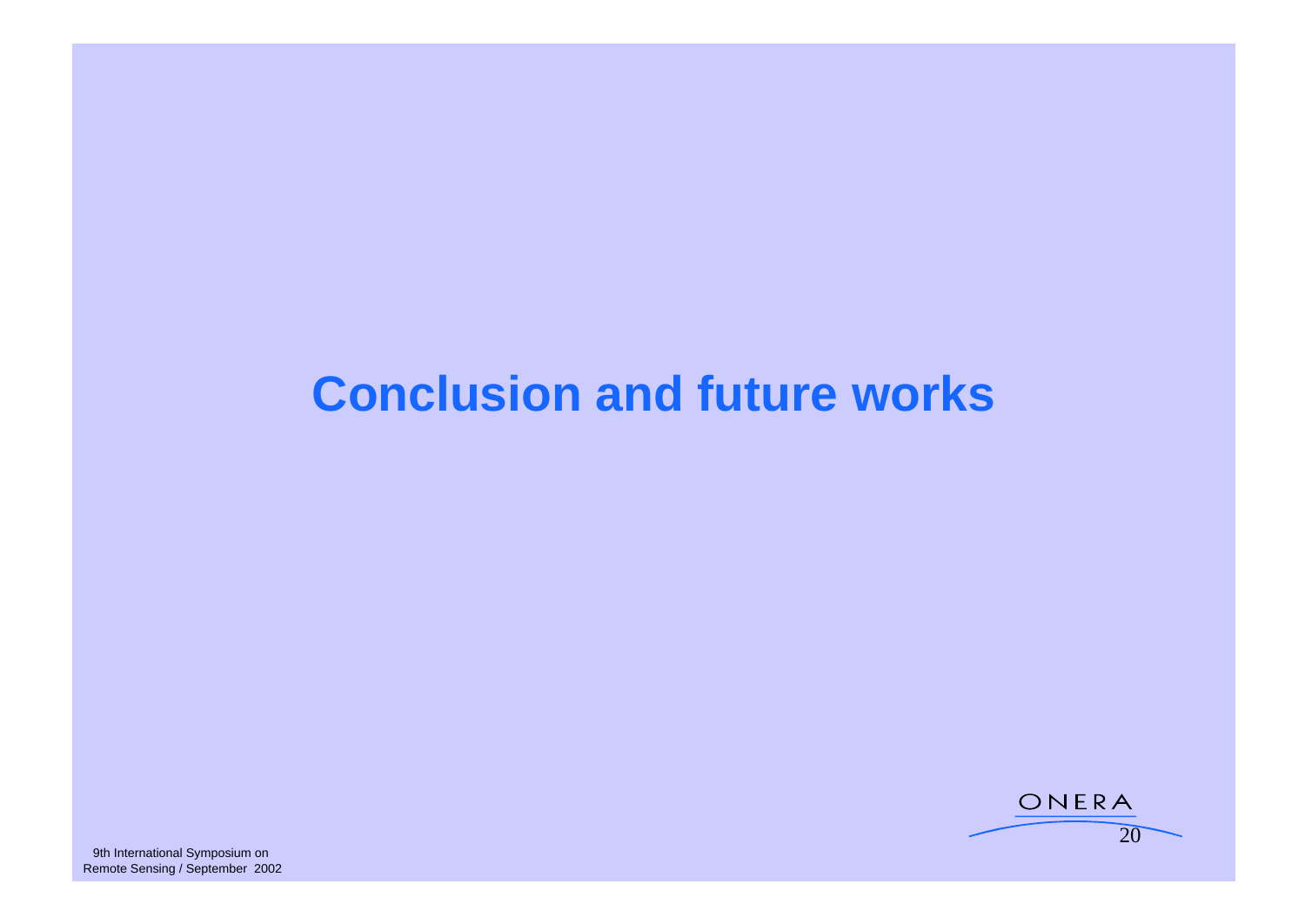#### **Conclusion Conclusion**

#### **MATISSE : new Background Scene Generator**

- Radiance images 750 to 3300 cm<sup>-1</sup> / resolution 5 cm<sup>-1</sup> / step 5 cm<sup>-1</sup>)
- Atmospheric spatial variability
- Partial coverage Scu clouds + shadowing
- Ground temperature computation
- Ground and cloud Texture model
- Refraction (along 1 LOS)
- LBL (along 1 LOS)

#### **Release of MATISSE 1.1 : june 2002**

#### **Matisse 1.1 is sponsored by the 'Délégation Générale de l'Armement'**

 $21$ 

ONERA